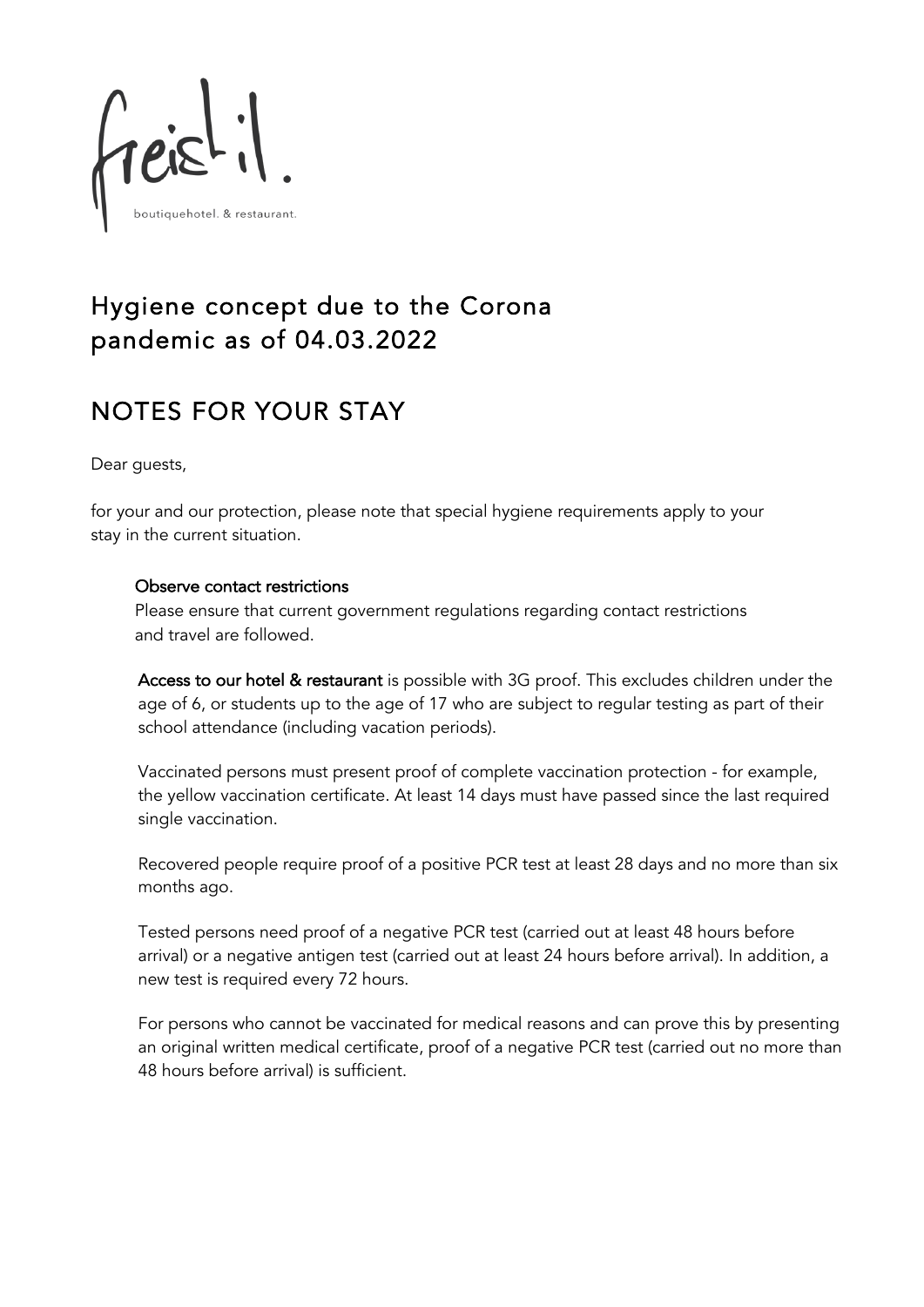Protect others - It is not possible for persons who have had contact with Covid-19 cases or have symptoms of illness (non-specific general symptoms and respiratory symptoms of any severity) in the last 14 days to stay at our facility. If you develop symptoms of illness during your stay, we as your host must be notified immediately.

### Test Test Test

If you want to take advantage of tourist offers or other services in the region, it is best to find out in advance if and what kind of test is necessary. We open every morning between 08.00 - 10.00 o'clock our test station for citizen testing - no PCR test - on the left side in front of the entrance. Here you can be tested free of charge as part of the citizen testing program of the Bavarian State Ministry of Health and Care. We have been commissioned by the Sonthofen Health Office for this purpose, which is why citizens are also welcome to test.

Smile with your eyes - Please remember to bring your FFP2 mask (for children 16 years and older) and medical mask (for children 6-15 years) to wear when entering our hotel and moving around public areas in the building (reception, hallways, restaurant, public restrooms).

Thank you for keeping the minimum distance of 1.5 meters from our team and other guests.

Breakfast Buffet- With our large buffet, our guests have plenty of room to serve themselves - Fresh egg dishes and coffee/tea specials remain included.

Private Dining- Would you like to have privacy in your room or on your balcony? Upon request, we offer room service for breakfast and dinner for an additional €3.50 per order.

Wellness - Swimming pool, sauna and relaxation room are open.

The most important rules:

1) Maximum 10 people at the same time in the swimming pool.

2) The sauna can be used only with those persons at the same time with whom a room is shared.

3) Wellness sheets for loungers, day beds, seats must be fully covered.

4) Use showers & toilets in your own room if possible.

5) For massages: FFP2 masks.

We are happy if you pay contactless with EC-/VISA- or Mastercard if possible.